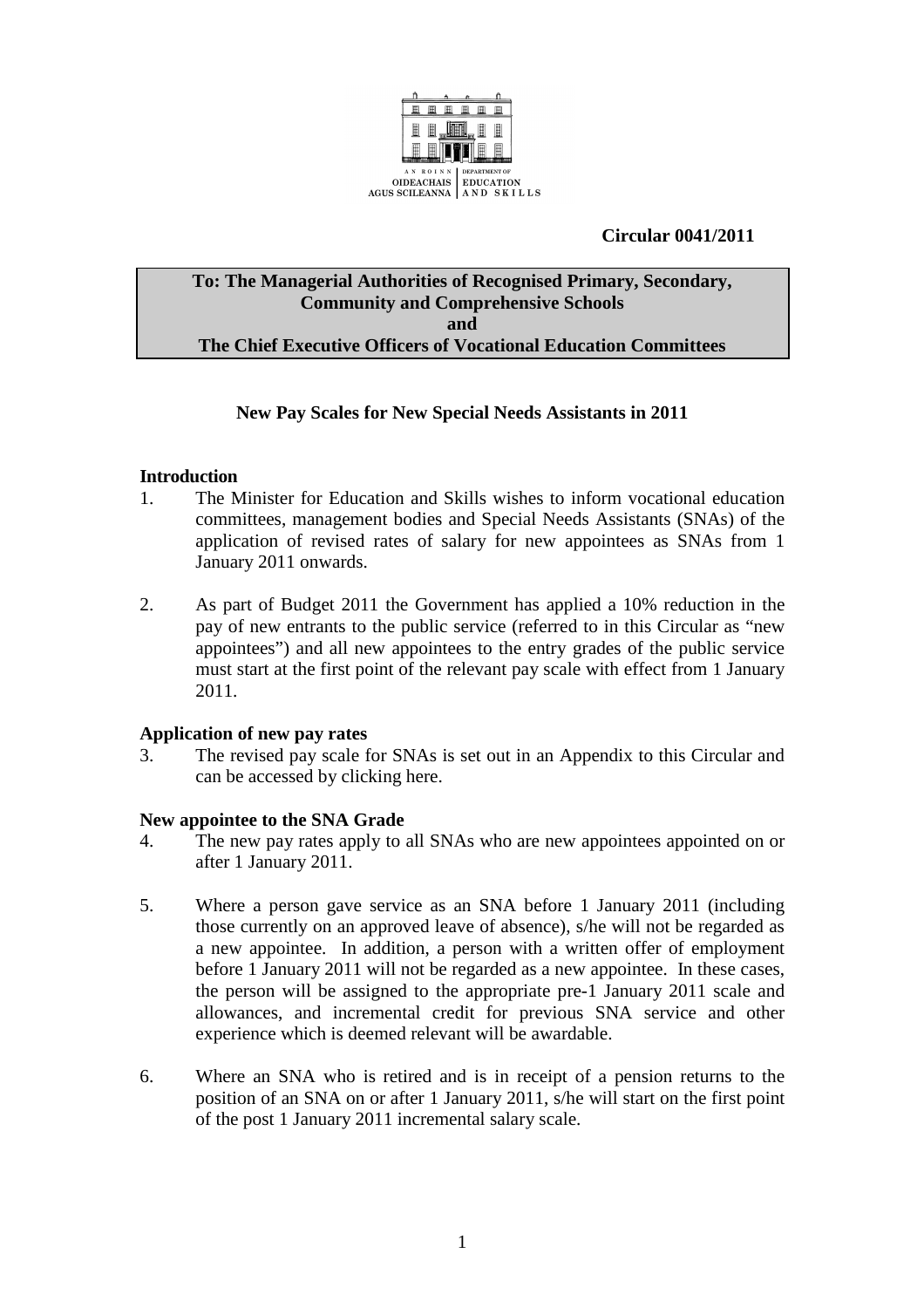#### **Incremental credit**

- 7. All new appointees to SNA positions will start on the first point of the incremental salary scale. The Government has decided that all new appointees to entry grades (subject to the criteria set out above) will start at the minimum point of the new reduced scale.
- 8. However, incremental credit may continue to apply for relevant recognised service. Similarly, those who leave the system will be able to reckon such previous relevant service on re-entry.

#### **Circulation**

- 9. Please ensure that copies of this Circular are provided to the Board of Management/Vocational Education Committee and its contents are brought to the attention of all SNAs in your employment including those on leave of absence.
- 10. This Circular can be accessed on the Department's website under http://www.education.ie.
- 11. All enquiries regarding this Circular should be e-mailed to teachersna@education.gov.ie OR payroll@education.gov.ie.

Dalton Tattan Padraig Maloney Principal Officer Principal Officer Teachers/SNAs Terms and Conditions Section Payroll Division June 2011 June 2011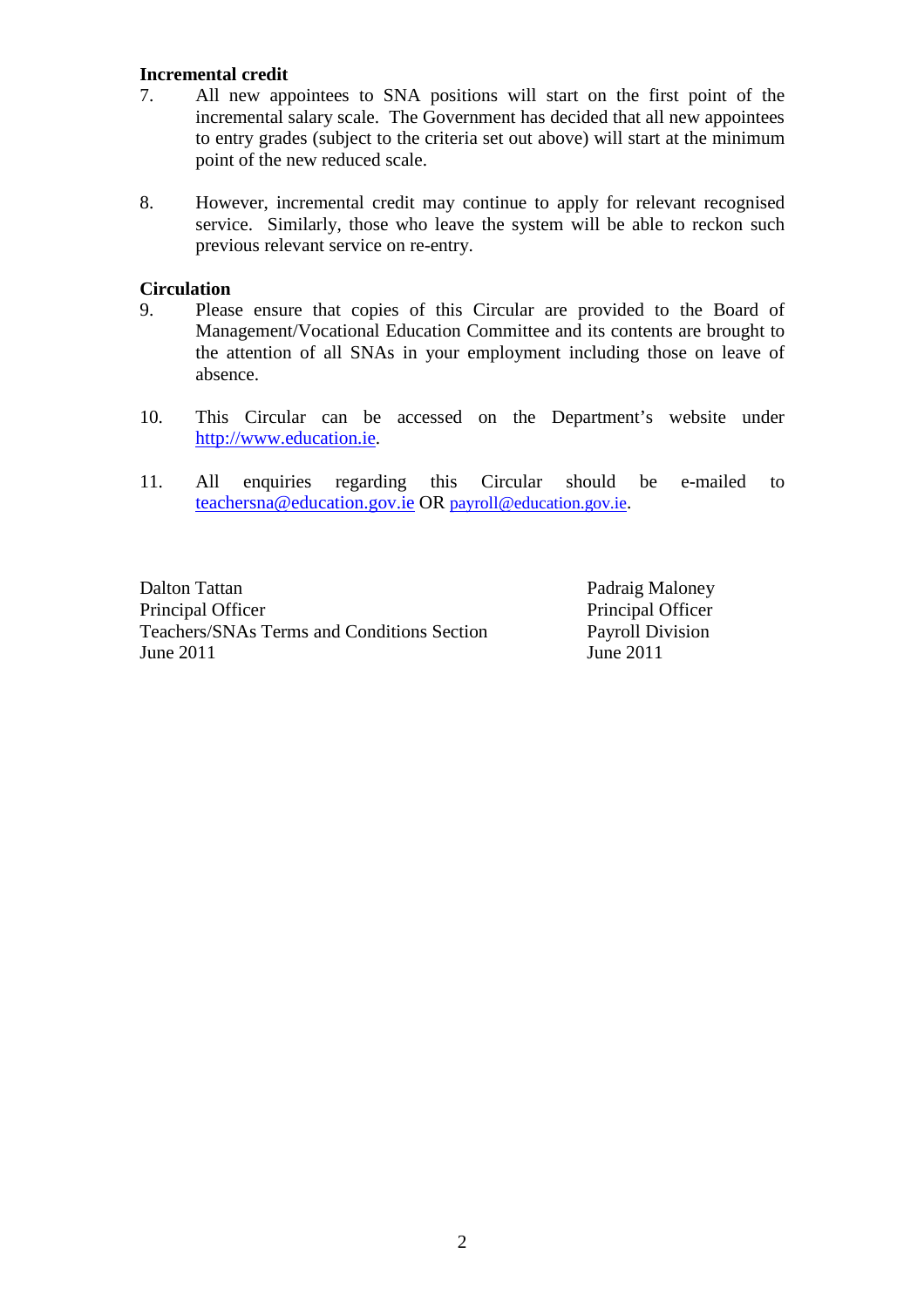# **Appendix I Pay Scales for new Special Needs Assistants appointed on or after 1 January 2011**

# **Special Needs Assistants (New Appointees post 1/1/11)**

| Point 1                | €20,869 |
|------------------------|---------|
| Point 2                | €21,850 |
| Point 3                | €22,826 |
| Point 4                | €23,807 |
| Point 5                | €24,788 |
| Point 6                | €25,763 |
| Point 7                | €26,715 |
| Point 8                | €27,664 |
| Point 9                | €28,620 |
| Point 10               | €29,571 |
| Point 11               | €30,527 |
| Point 12               | €32,327 |
| Long Service Increment | €33,605 |

# **Part Time Hourly Rates (New Recruits post 1/1/11)**

| Point 1  | €12.50 |
|----------|--------|
| Point 2  | €13.09 |
| Point 3  | €13.67 |
| Point 4  | €14.26 |
| Point 5  | €14.85 |
| Point 6  | €15.43 |
| Point 7  | €16.00 |
| Point 8  | €16.57 |
| Point 9  | €17.14 |
| Point 10 | €17.71 |
| Point 11 | €18.28 |
| Point 12 | €19.36 |
| LSI      | €20.13 |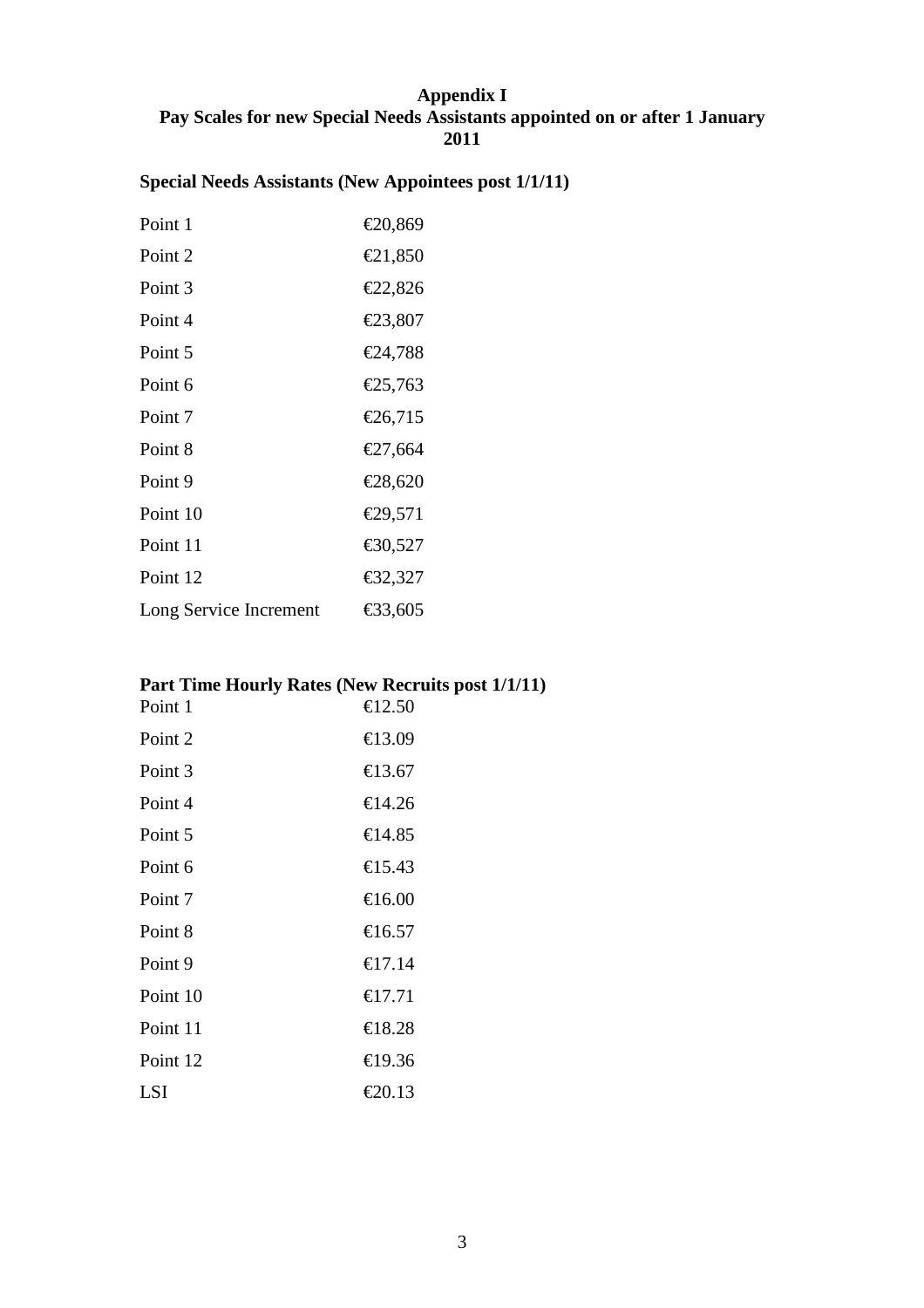### **Appendix II Frequently Asked Questions**

#### **I am a new SNA who has never worked as an SNA before – Which pay scale will I start on?**

Only service given as an SNA pre-1 January 2011 will count as prior service for eligibility for pre-2011 pay scales. If you have not served in an SNA position before 1 January 2011 you will be offered a contract at the new pay rates and conditions. No incremental credit is awarded for any training prior to entry to the position of SNA.

**I am an SNA who worked in Ireland as an SNA in 2001 but I have been in the UK for the past number of years – Which pay scale will I start on?**  You worked in an SNA position prior to 1 January 2011. You will therefore be offered a contract at pre-2011 pay rates and conditions. Your work in the UK may be reckonable for incremental credit purposes.

### **I am an SNA who worked in the EU for the past number of years. I have never worked in a SNA position in the public service in Ireland but am due to start in May 2011 – Which pay scale will I start on?**

You are a new appointee to the SNA position in Ireland. You will begin on the first point of the January 2011 pay scale. Employment in another country prior to your first entry to the position of SNA in Ireland may be reckonable subject to certain conditions.

### **I am an SNA who has prior public sector experience as a Nurse. I will begin as an SNA in May 2011 – Which pay scale will I start on?**

You are a new appointee to the position of SNA. You will therefore be offered a contract at January 2011 pay rates and conditions. This applies also to SNAs who are moving to take up a post in other positions (eg teachers, administrators, etc). You may be entitled to certain incremental credit in respect of your service as a Nurse.

#### **I have been employed as an SNA in the private sector for 5 years. I will begin as an SNA in the public sector in May 2011 – What will my starting salary be?**

You are a new appointee under the recent Government Decision. You will therefore be offered a contract at the first point of the January 2011 pay rates and conditions. You may be entitled to incremental credit in respect of your private sector service, subject to certain conditions.

**I am an SNA who was employed with a Vocational Education Committee since September 2005. I resigned from my post with the VEC in November 2010. I expect to take up an SNA post in a Voluntary Secondary school in September 2011. Which pay scale will I be paid on?**